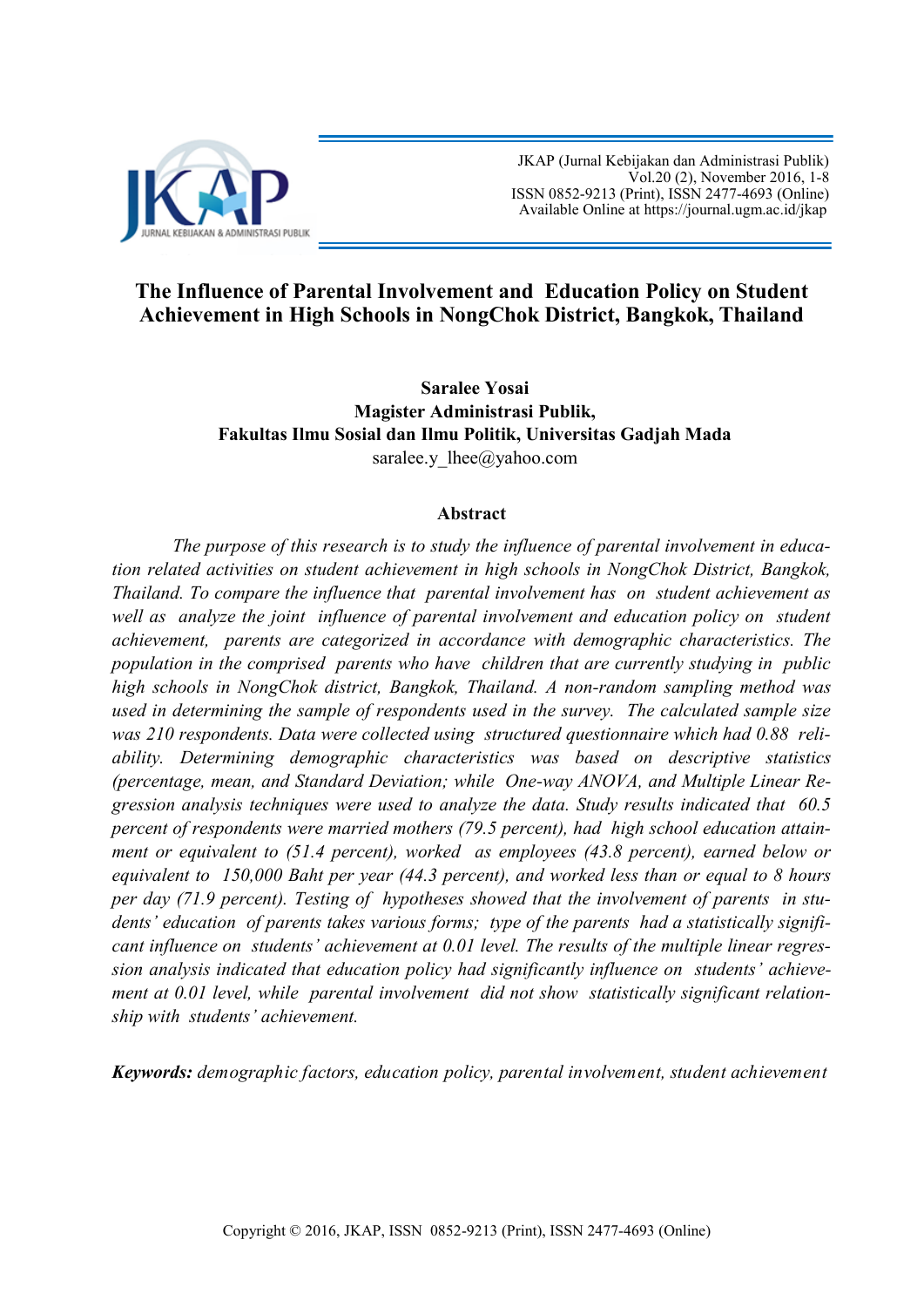## **INTRODUCTION**

Student achievement continues to be an issue of serious concern in Thailand. This is because of little change it has shown despite various attempts to reform it for more than ten years. Neither the government nor the community has been able to solve the declining rate of the students' achievement. Substantial increase in the budget of the education ministry, has been tailored toward helping children from poor households to access education has had modest success. Nonetheless, the performance of students on examinations as a measure of education quality continues to show a downward trend.

The performance of students on basic education as shown in several National Tests continues to be unsatisfactory. Moreover, the performance of Thai students on Programs for International Student Assessment (PISA) shows that 15 year old was lower than that of other students from other participating countries. This was specifically so on mathematics and sciences.

Several factors may account for students' academic performance. A number of scholars have identified parental involvement in education activities of their children as one of the factors that influence students' academic performance. The higher the level of involvement of parents in the education of their children, the higher the likelihood that their children will academically perform well.

The objective of this paper is to study the influence that the level of involvement of parents in school activities on students' achievement in NongChok District, Bangkok Thailand. The study categorized parents based on their demographics, after which the influence that parental involvement on education policy on students' achievement was analyzed.

A number of previous research established an association between type of parents and students' motivation. Eccles &Schiefele (1998) , who conducted research on child-rearing practices by both parents, found that the practice improves motivation and academic achievement of students (as cited in Santrock, 2006, pp. 432). Taneja

(1976), furthermore finds that cooperation and assistance of both parents is essential for future lives of children in society. Parents should teach their children techniques to use in evaluating what is good and what is bad behavior. Sutherland (1988) emphasized that both parents are the first teachers to educate their children. The role of parents starts, influences, and teaches children right from the earliest days of their lives. This role continues as long as it takes. The children learn to speak, to dress, and to behave in a certain way based on what their parents taught them. Even when the children enter into formal education system, the aforementioned roles of their parents continue to affect their behavior (pp. 63). Hurlock (1956) notes that fathers serve as role models for their children rather than merely giving direct commands.

Munsinger (1975) contends that absence of any one or both parents creates various serious problems for children during their upbringing. Mussen & Kagan (1974) notes that boys who grow up in households where fathers are absent have higher tendency of encountering difficulties in social, emotional and cognitive development than boys who grow up households where fathers are present. Munsinger (1975) reported that divorced women complained about the difficulties they face in managing their children after divorce. Separation of parents may create a sense of guilt in the children. Newcombe (1996) further explained that stress and insecurity of divorced parents is reflected in their relationships with their children.

McCanddless & Trotter (1977) further elucidates that one of the key goals of middle-income parents is to raise their children as self-directed individuals whom have the ability to think for themselves, socially active in an acceptable manner not because it is required by authorities but due to their own beliefs. Bjorklund & Blasi (2012) revealed that poverty, loss of job, or other significant life stressors influence the quality of parent-child interactions. Berns (1985) noted that children from lower class are often viewed in school as slow learners, aggressive, and absence. Brooks (1987) referred to parents whom spend less time with their children as those whom have less quality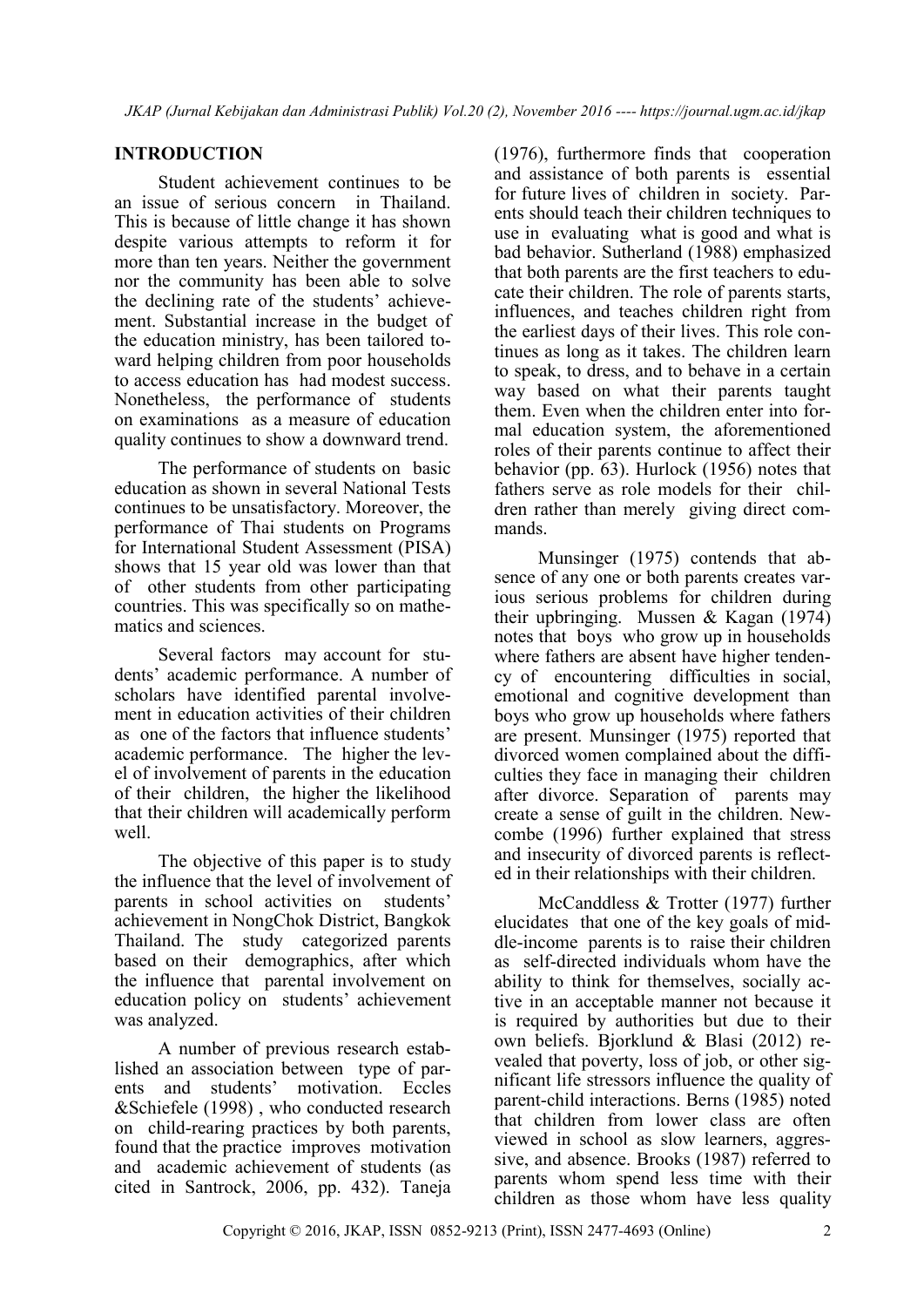time with their children.

Many scholars define the concepts of parents' involvement and how it influences the students' achievement differently. Comer (1988) defines parents' involvement as specific behaviors that parents do within and outside schooling (pp. 24). Meanwhile, Swap (1990) identified parents' involvement in improving school achievement for all children and it must be a national priority (as cited in Christenson & Conoley, 1992, pp. 57). Epstein (1991), developed the typology further by categorizing the variety of involvement activities in which parents can take part, which include among others parenting, communicating, volunteering, learning at home, decision-making, and collaborating with the community. Hoover & Sandler (1997) notes that parents prefer to be part of their children education for three reasons, interalia: fulfillment of their personal construction of parental roles; personal sense of efficacy for being able to help their kids; and for the opportunity and invitation chances they receive from schools to participate.

Students' achievement has been described in various terms as performance success, student success, and academic achievement. Ferrett (2010) contends that student's achievement comes from habits. Kiewra (2009) characterizes "student success" to manifest high academic achievement, effective learning skills, and motivation to succeed. Meanwhile, Knoll & Patti (2003) believes that being socially and emotionally intelligent contributes to academic achievement (as cited in Elias et al., 2003).

The hypotheses should be *(1) Each parent demographics have significant influence on students' achievement; (2) Parental involvement and education policy have significant influence on students' achievement.*

#### **RESEARCH METHODS**

Research method was based on a review of literature that included theoretical and empirical studies on the subject that

were published in academic journals, reports, and books. The targeted population of this study were parents whose children were studying in high schools in NongChok District, Bangkok Thailand. Using the entire population in this study was difficult for technical and feasibility reasons, which is why a sampling method was deemed necessary. The study used a non-random sampling technique to collect primary data, which was done in April 2016.

The following formula was used in determining the sample size:

$$
n = \frac{PQZ^2}{e^2}
$$
 (Worrakijkasemkul, 2010).

Calculation based on the formula led to a sample size of 208. However, in the event of data failure, an additional 1 per-<br> $\frac{208 \times 1}{2} = 2.08$ 

cent or equal to  $\frac{100}{100}$  - 2.00 as added to the sample. Thus, over the sample was 210 participants. A questionnaire was developed which was used in collecting primary data on the ground concerning dimensions of students' achievement and the parental involvement. The questionnaire was divided into four parts interalia general information of respondents, parental involvement, education policy, and students' achievement. However, prior to using the questionnaire in the survey, a pretest that involved 30 participants was conducted. Based on pre test results, it was concluded that the alpha coefficient for 37 items was 0.88, which indicated that the items in the questionnaire had high relative internal consistency. In other words, the questionnaire was highly reliable to collect data on the dimensions needed.

As soon as all data were collected, they cleaned, coded and tabulated prior to analyzing using a statistic computer program

(SPSS) for both the descriptive analysis ( $\bar{X}$ and S.D) and hypothesis analysis (*One-way ANOVA* and *Multiple Linear Regression*).

**Hypothesis 1:** Each parent demographic has significant influence on students' achievement, which was analyzed based on *One-Way ANOVA* with 95% confi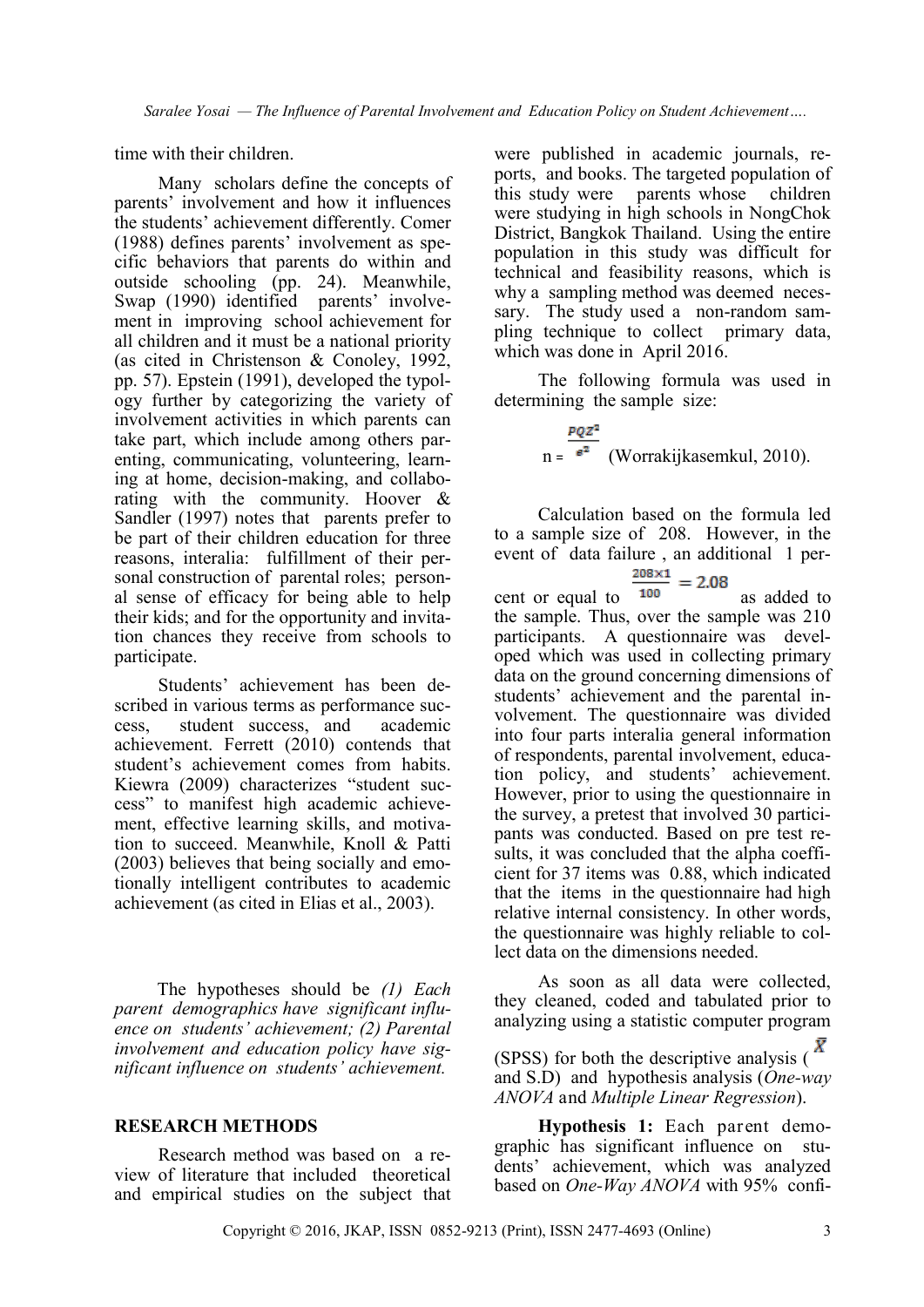dence interval.

The steps of hypothesis testing involved firstly, analysis of equality of variance using *Levene Statistic Test* . Secondly, in the event there is an equality of variance, *One-Way ANOVA* will further analyze the source of variance. In the event the significance value was less than 0.05, null hypothesis was rejected. *LSD* (Least Significance Difference) will further be used to determine which pair causes the differences. Thirdly, in event of inequality of variance, *Robust test* was instead in further analysis. If the significance value was less than 0.05, null hypothesis was rejected. *Dunnette's T3* was then used to determine which pair causes the difference.

**Hypothesis 2:** Parental involvement and education policy have significant influence on students' achievement. Analyzing the hypothesis involved using a Multiple Linear Regression model.

#### **DISCUSSION AND RESULT**

The results of the descriptive analysis of the general information section of the respondents found that 60.5% of the respondents are mothers, whom are married (79.5%), have had high schools or equivalent educations (51.4%), are currently employed (43.8%), earn an income below or equal to 150,000 per year (44.3%), and work less than or equal to 8 hours per day  $(71.9\%)$ .

Parental involvement section showed that the parents prioritize their roles as a parent by  $p_1$  placing  $r_i = (b_0 + b_1X_{2i} + b_2X_{3i} + \varepsilon)$  their sense of efficacy in participating in their kid's education first, followed by their responsibility as a role of constructions enforcers, then the opportunity and invitation available for them to participate in their kid's education.

Meanwhile, education policy section results showed that parents agreed that technology plays a big role in the educational development of their children. Furthermore, they believed that school leadership and continuously training program provided for teacher are also important elements that can influence their children's education.

The students' achievement section showed that parents strongly agree that current educational achievement influences higher education outcomes in the future. Moreover, children who can sosialize both inside and outside their homes have higher likelihood to achieve better educational outcomes. Results of the hypothesis analysis are explained below.

**Hypothesis 1:** The parents's demography can significantly explain the difference in the students' achievements. Hypothesis 1.1 type of parents can significantly explain the difference in the students' achievement. The result indicates that the type of parent can significantly explain the difference in students' achievement with the significance value of 0.01 which means the hypothesis is accepted.

Hypothesis 1.2 Status can significantly explain the difference in the students' achievement. The result indicates that status cannot significantly explain the difference in student achievement with the significance value is at 0.05. This means that the hypothesis is rejected. Hypothesis 1.3 Parents' education can significantly explain the difference in the students' achievement. The result indicates that level of the parents' education cannot significantly explain the difference in the students' achievement with the significance value is at 0.05. This means that the hypothesis is rejected. Hypothesis 1.4 Occupation of parents can significantly explain the difference in the students' achievement. The result indicates that the occupation cannot significantly explain the difference in the students' achievement with significant value is at 0.05 which means the hypothesis is rejected. Hypothesis 1.5 Family income can significantly explain the difference in the students' achievement. The result indicates that the family income cannot significantly explain the difference in the students' achievement with the significance value is at 0.05. This means that the hypothesis is rejected. Hypothesis 1.6 working hours can significantly explain the difference in the students' achievement.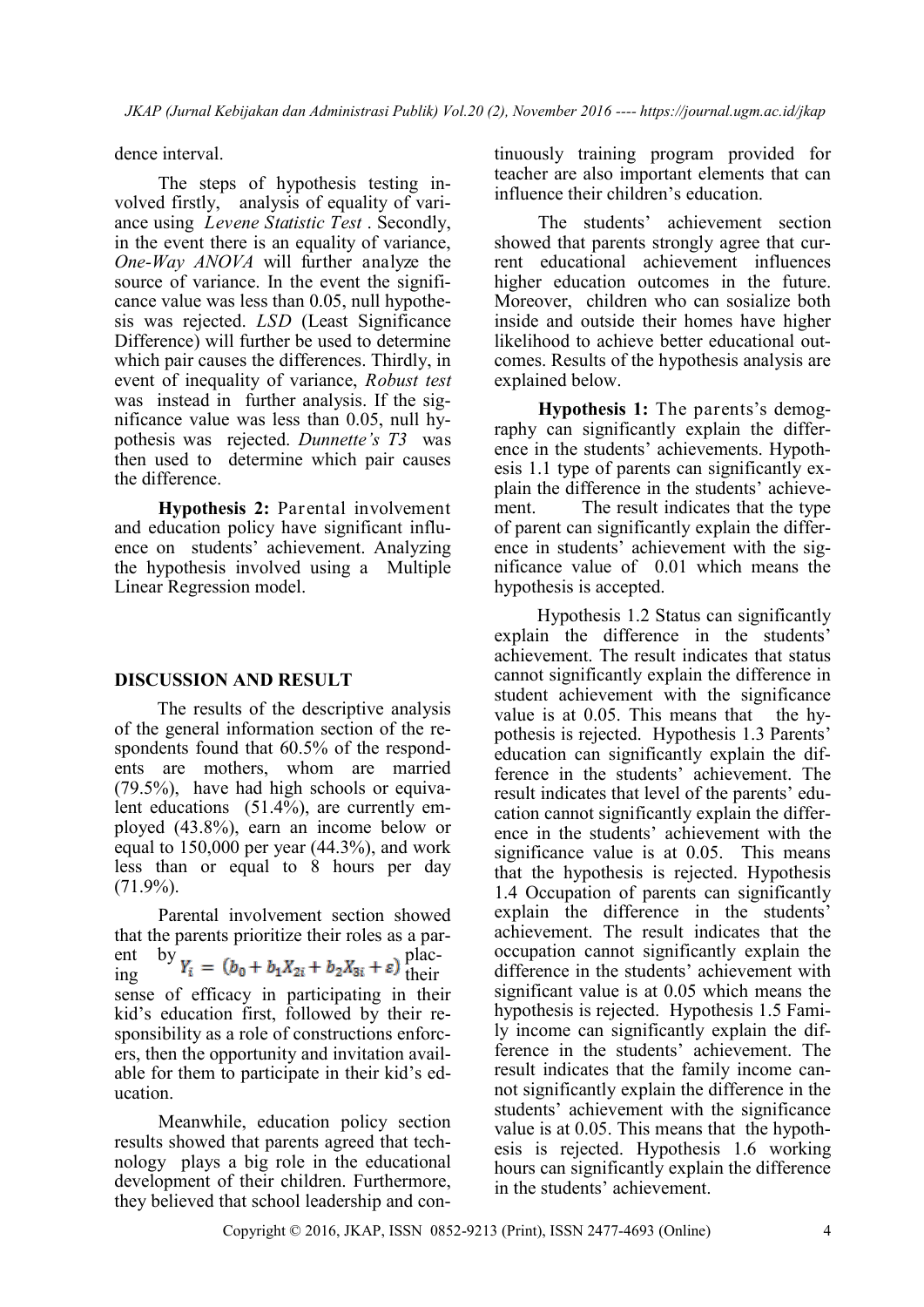| <b>Variables</b>    | $\overline{B}$ (standardized) | $t_{ratio}$ | $t_{\alpha=10\%}$ | Conclusion                             |
|---------------------|-------------------------------|-------------|-------------------|----------------------------------------|
| Constant            | 1.54                          | 5.47        | 1.28              | Significant                            |
| X <sub>2</sub>      | 0.06                          | 1.07        | 1.28              | Insignificant                          |
| X3                  | 0.52                          | 8.42        | 1.28              | Significant                            |
| $F_{ratio}$ = 42.44 |                               |             |                   |                                        |
| $F_{table}$ = 3.04  |                               |             |                   |                                        |
| $R^2$<br>$= 0.29$   |                               |             |                   |                                        |
|                     |                               |             |                   | (Source: Sudjana. (1996). pp. 491-496) |

| Table 1. Multiple Regression Analysis Between Parental Involvement and Education Towards |  |  |  |  |  |
|------------------------------------------------------------------------------------------|--|--|--|--|--|
| <b>Student Achievement</b>                                                               |  |  |  |  |  |

The result indicates that working hours cannot significantly explain the difference in student achievement with the significance value is at 0.05 which means the hypothesis is rejected.

**Hypothesis 2:** The parental involvement and education policy can significantly explain the difference in the students' achievement. The result indicates that parental involvement and education policy can significantly explain the difference in the students' achievement (Table 1). Table 1 summarizes the multiple regression analysis results between the parental involvement and the education policy toward the students' achievement.

# Both X2 and X3 influence students'

achievement (Y) with  $R^2$  at 0.29. While, X3 is only partially constant with the students' achievement (Y). It indicates that education policy has stronger influence on student achievement than parental involvement. This is because parents believe that government possesses more skills and abilities than themselves to enhance the students' achievement. Besides, traditional beliefs of the Thai parents that emphasize the role of the family in separating the role the school plays children's education. However, more effectiveness can be achieved through collaboration of the three parties, that is ; the ministry

of education, schools, and parents in joint actions in designing education policies that will enhance students' achievement.

Conversely, X2 or the parental involvement is neither constant nor significant. This non-significant result indicates that parental involvement (X2) has no influence on the dependent variable or the students' achievement (Y). The probability that the questionnaire had an ambiguous or nonstraightforward questions might cause the insignificant value. Therefore, IOC (Index of item-Objective Congruence) can be introduced to enhance the questions' validity. Discussion of the above results follows.

Firstly, research results indicate that only one demographic factor, parents, has significant influence on students' achievement. This clearly indicates that parents are important in improving children' achievement. This results corroborates Taneja's (1976) study that finds that cooperation and assistance of both parents is essential for their children lives in society. The same applies to study by Sutherland (1988) that considers both parents as first teachers to educate their children.

Remarkably, study results also found that fathers tend to have more influence than mothers on the students' achievement. This is because mothers and fathers portray different characteristics at home especially in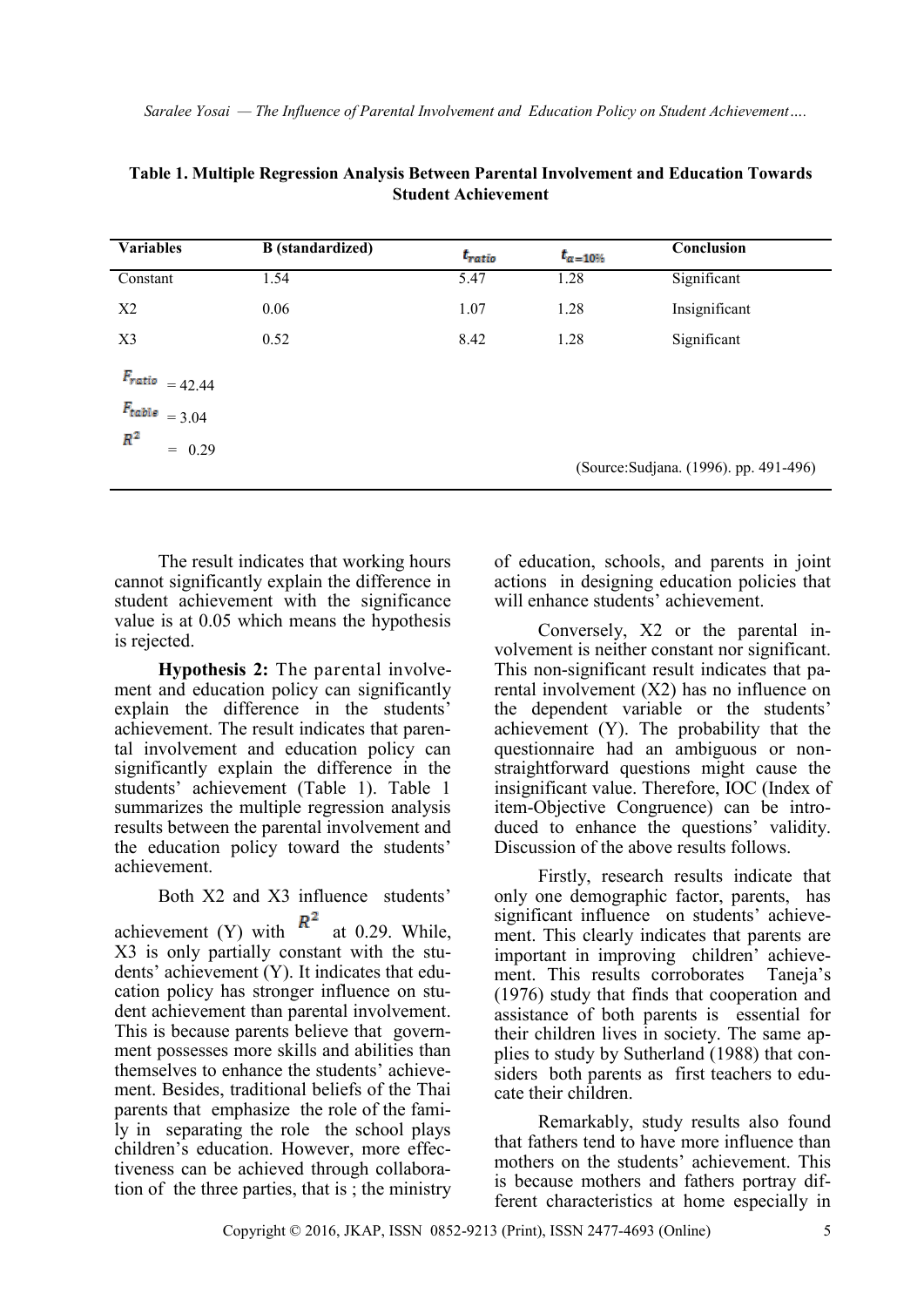Thai society. Fathers tend to push their children for higher achievement while mothers put more emphasis on nurturing. The finding is also relevant to Hurlock's (1956) theory , which states that fathers tend to teach child role models on how to act rather than through issuing commands.

Secondly, results found that education policy has more influence on students' achievement than parental involvement. This is because in Thai society parents tend to have higher trust and belief in the ability of teachers of their children and schools to develop children skills more than themselves. Moreover, parents have high expectation of the education system to do so more than themselves.

Most parents in Thai society are still traditionally involved in their children's education by attending meetings from time to time or donating financial or school equipment. In contrast, parental involvement in terms of academic activities and schoolcommittee partnerships is still very low. Thus, findings reflect the tendency of Thai parents to see the role of the family as a separate case from the role that school play in children's education. This is quite different from Western point of view where schools and households cooperate in maximizing students' achievement.

In Thai traditions and cultures, individuals try to avoid involving themselves in affairs of other people and have high respect for school authorities in decision making. This is why parents do not want to interfere in the school management especially parents who have low education background. Such parents think that they lack sufficient knowledge on how to develop abilities of their children compared with the capacity that teachers and schools have.

In addition, parents have both an attitude and a belief that schools must take full responsibility for children's education. That is why they do not interfere in their children's education. They believe that the education system will both help and teach their children how to read, to write, and to arithmetic. According to them, that is exactly children attend school every day.

Thailand lacks a clear system and mechanisms to support and promote parental involvement in children education similar to what is in place in developed countries. Besides, relevant organizations and networks in Thailand are not yet supportive of the concept of parental involvement in the education of their children (OEC, 2008, pp. 2-3, 19).

### **CONCLUSION**

Based on results of the first hypothesis analysis, the conclusion that can be drawn is that concluded that only the type of parents variable has significantly explain the difference in the students' achievement. Meanwhile, results of the second hypothesis analysis indicated that education policy is the only independent variable that is able to influence students' achievement. However, parental involvement did not significantly explain the difference in the students' achievement as an independent variable.

As a policy recommendation, this study advises the Thai Ministry of Education to conduct further research to identify areas that can help to strengthen parental involvement in the education progress. Moreover, harnessing collaboration among households, schools, and community to discuss steps that can be taken to enhance the students' achievements is also recommended.

Besides, there is need for schools and the Ministry of Education to conduct seminars that parents about research findings , which should increase their awareness of the importance of parental involvement in children educational achievements .

In addition, there is need for a platform to design and facilitate the process of parental involvement in the children education. The three parties, that is the Ministry of Education, schools, and parents should participate actively designing such a process. An example of that is Germany. Each Germany state plays a vital role in developing a system and mechanisms that promote parental involvement in the children education. Moreover, every state has freedom to define and delineate its policies and regulations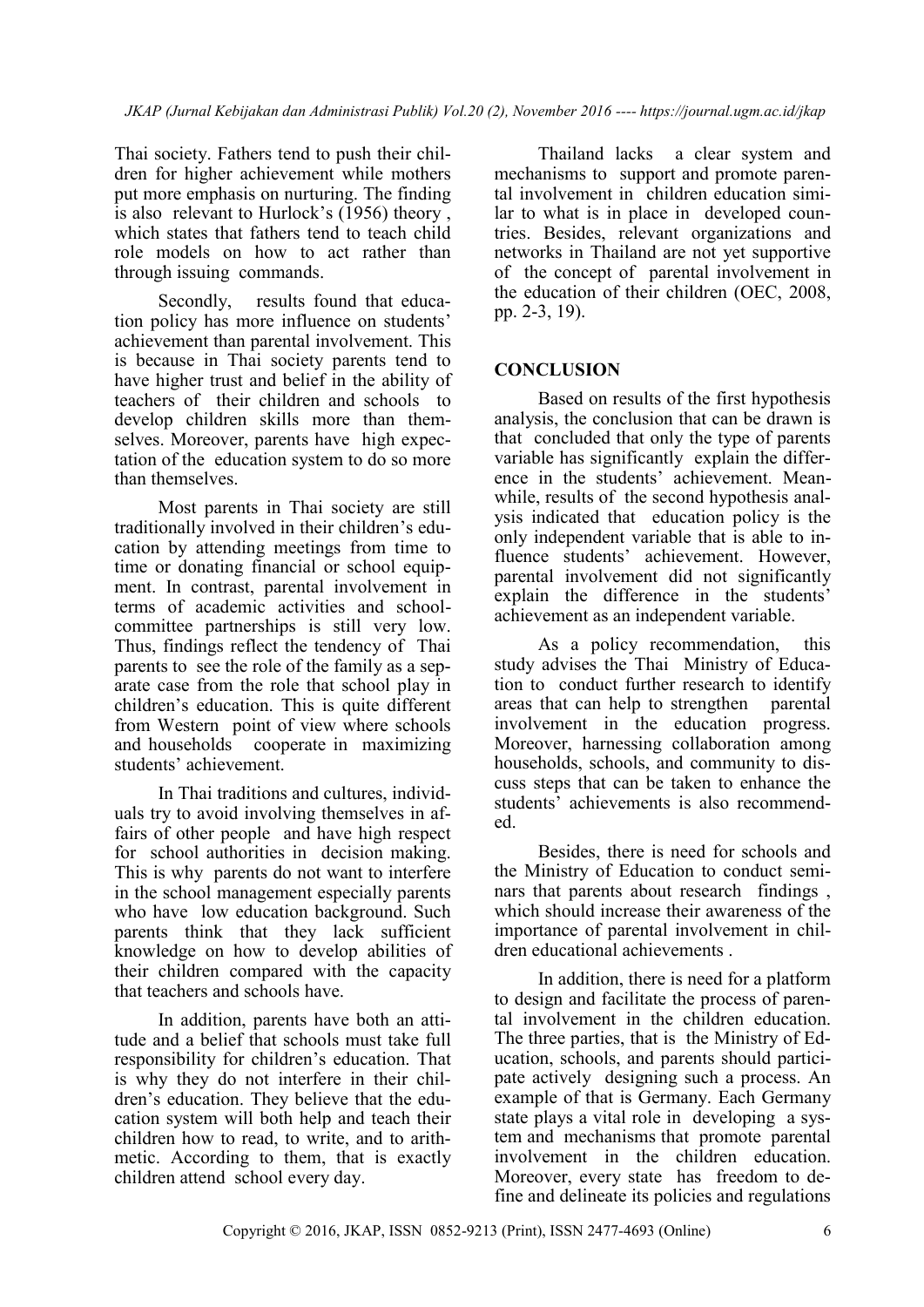*Saralee Yosai — The Influence of Parental Involvement and Education Policy on Student Achievement….*

in the realm of education. Parnets play an important role in the budgeting and resources allocation, as well as in monitoring and assessment of performance of educational institutions and students.

Besides, NGOs also an important role in education. NGO have access to school facilities which they use in providing children after-school programs, as well as in conducting training classes for parents, all of which contribute to higher parental involvement in education.

As for areas for further research, the study recommends the need for future research that will specifically target male participants and their opinion on parental involvement and how that influences students' achievement in Thailand. This is because most of the extant studies carried out in Thailand so far tended to show stronger focus on female gender than male ones.

In addition, the study recommends the need for a comprehensive review of specific education policies such as early retirement of teachers and how they impact on parental involvement and students' achievement.

Finally, the type of school, either private or public, might have also influence parental involvement. To that end, there is need for future research on the role that type of school in the context of private-public dichotomy, influences parental involvement and students' achievement.

#### **REFERENCES**

- Berns, M. Roberta. (1985). *Child, Family, Community*. USA: Holt, Rinehart and Winston. pp. 81-90.
- Bjorklund, F. David &Blasi, Hernandez Carlos. (2012). *Child And Adolescent Development: An Integrated Approach*. Canada: Wadsworth, Cengage Learning. pp. 533.
- Brooks, B. Jane. (1987). *The Process Of Parenting*. USA: Mayfield Publishing Company. pp. 379-381.
- Christenson, S.L &Conoley, J.C. (1992). *Home-School Collaboration: Enhanc-*

*ing Children's Academic And Social Competence.* Maryland: The National Association of School Psychologists.

- Comer, J. (1988). *Educating Poor Minority Children*. Scientific American. pp. 24.
- Epstein, J.L. (1988). *How Do We Improve Programs For Parental Involvement?*. Educational Horizons. pp. 58-59.
- Ferrett, K. Sharon. (2010). *Peak Performance: Success In College And Beyond*. New York. NY: McGraw-Hill Higher education. pp. 465.
- Feurngpraditkul, Nophadol. (2011).*Community's Participation In Local Curriculum Development Of Suraohayeemina School, Nongchok District, Bangkok Metropolitan Administration*. Bangkok: ChandrakasemRajabhat University.
- Hoover-Dempsey, K.V., & Sandler, H.M. (1997). *Why Do Parents Become Involved In Their Children's Education?*. Review of Educational Research. pp.3- 42.
- Hurlock, B. Elizabeth. (1956). *Child Development*. New York: McGraw-Hill Book Company, Inc. pp. 525.
- Kiewra, A. Kenneth. (2009). *Teaching How To Learn: The Teacher's Guide To Student Success*. California: Corwin. pp. 106-167
- McCanddless, R. Boyd & Trotter, J. Robert. (1977). *Children Behavior And Development*. USA: Holt, Rinehart & Winston. pp.118-120.
- Munsinger, Harry. (1975). *Fundamentals Of Child Development*. USA: Holt, Rinehart and Winston. pp. 353-359.
- Mussen, H. Paul, Conger, J. John & Kagan Jerome. (1974). *Child Development And Personality*. New York: Harper & Row. pp. 433-436.
- Newcombe Nora. (1996). *Child Development*. New York: HarperCollins College. pp. 362- 406.